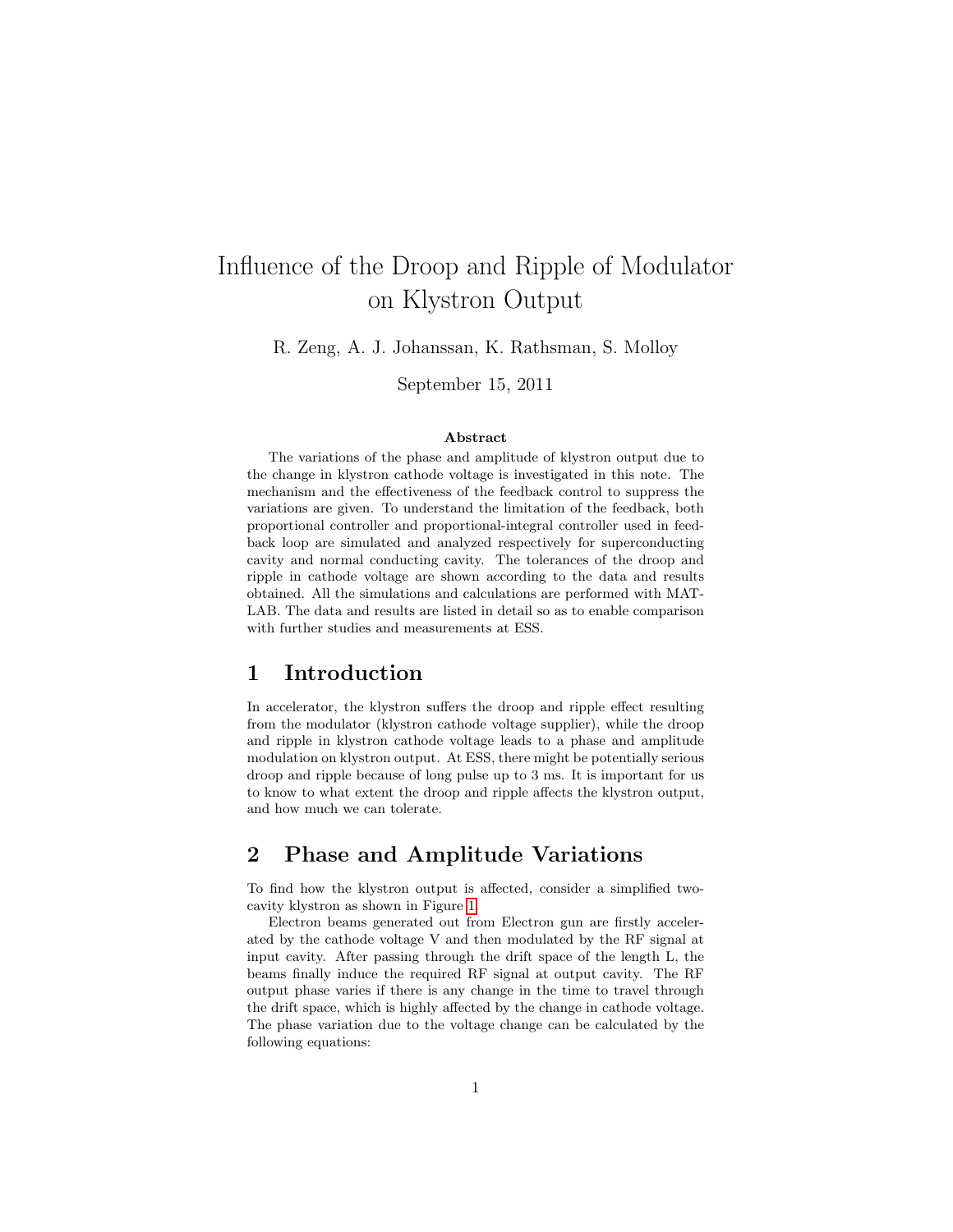

<span id="page-1-0"></span>Figure 1: Two-cavity klystron schematic diagram [\[1\]](#page-14-0)

$$
t = \frac{L}{\upsilon} = \frac{L}{\sqrt{\frac{eV}{m}}},\tag{1}
$$

$$
\theta = \omega t, \tag{2}
$$

$$
d\theta = -\frac{\omega L}{\sqrt{\frac{2eV}{m}}} \frac{dV}{V},\tag{3}
$$

where  $v$  is the velocity of the beam,  $V$  is the cathode voltage of klystron,  $L$  is the length between the RF input and output of klystron,  $t$  is the time delay of the beam for a L length travelling,  $\theta$  is the corresponding phase delay with RF frequency  $\omega$ ,  $d\theta$  is the phase variation,  $dV$  is the voltage variation and  $e/m$  is the charge to mass ratio of an electron. More accurate result can be calculated by the relations given in Appendix A [\[2\]](#page-14-1) in consideration of relativistic effects.

There is also variation in amplitude as a result of the change in klystron cathode voltage. The calculation of the amplitude variation [\[3\]](#page-14-2) is based on the following relations:

$$
P_{out} \propto V^{5/2},\tag{4}
$$

$$
V_{out} \propto P_{out}^{1/2},\tag{5}
$$

$$
V_{out} \propto V^{5/4},\tag{6}
$$

$$
\frac{dV_{out}}{V_{out}} = \frac{5}{4} \frac{dV}{V}.
$$
\n(7)

Assuming that the RF input is  $cos(\omega t)$  and there is error  $\Delta V$  in cathode voltage, the RF output signal is therefore modulated by  $\Delta\theta$  in phase and  $\Delta A$  in amplitude, which can be written as:

$$
V_{out} = (A + \Delta A)\cos(\omega t + \Delta \theta),\tag{8}
$$

where  $A$  is the klystron gain. For example, considering a klystron with  $L = 2.5m$ ,  $f = 508MHz$ , and the cathode voltage =  $80kV$ , a cathode voltage change  $\Delta V/V = 1\%$  results in a phase variation  $\Delta\theta$  of 13° (12° for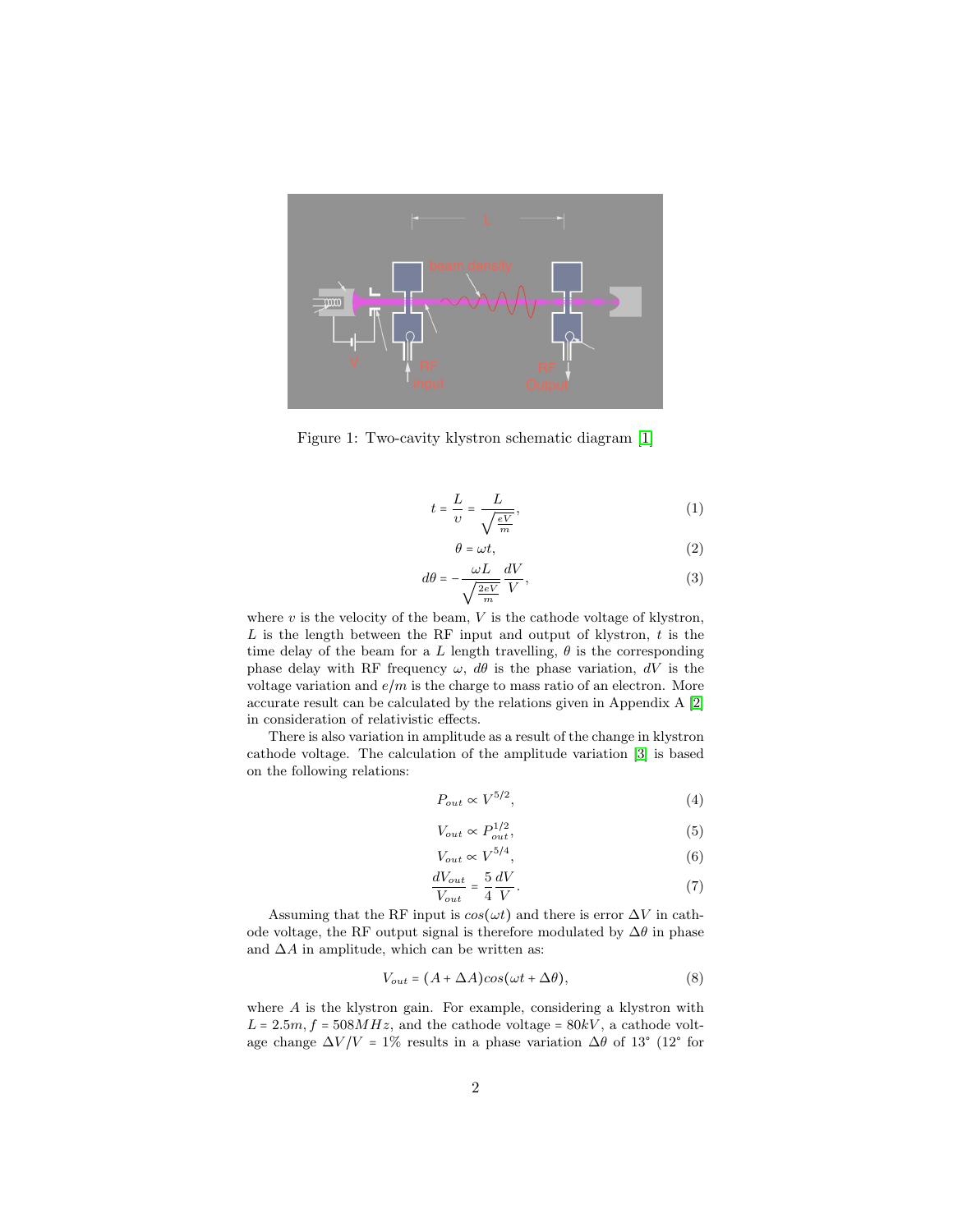relativistic case), and amplitude variation  $\Delta A/A$  of 1.25%. Some measurements for the phase and amplitude variations in other labs are listed in Table [1.](#page-2-0) They are in agreement with the ones calculated above.

<span id="page-2-0"></span>Table 1: Measurement for the phase and amplitude variations in other labs

|           | RF frequency | Cathode        | Phase variation       | Amplitude               |
|-----------|--------------|----------------|-----------------------|-------------------------|
|           | /MHz         | voltage change | $/\text{deg.}$        | variation               |
| JPARC[4]  | 312          | $3.40\%$       | -25                   | $\tilde{g}^8\$ (power)  |
| SNS[5, 6] | 805          | $3\%$          | $\tilde{b}$ 50(max)   | $\tilde{g}^8/6$ (power) |
| PEPII[7]  | 476          |                | $\degree$ 14° /kV     |                         |
| SACLAY[8] | 704.4        | 200V@95kV      | $10^{\circ}$ /kV@92kV |                         |

It appears that the phase is much more influenced by the ripple than the amplitude. Therefore, we will mainly discuss the phase variations in later sections. If there is ripple component  $\Delta V \sin(\omega t)$  mixed in cathode voltage, the RF output signal correspondingly become:

$$
A\cos(\omega t + k\Delta V\sin(\omega t)).\tag{9}
$$

It is the common expression of the frequency modulated signal, which has been well studied in radio communication. Because the droop can be also viewed as the ripple with DC component or very low frequency component, we will therefore discuss just the case of the ripple components with various frequencies in the following sections.

## 3 Suppression of variations

The amplitude and phase variations of klystron output resulted from modulator droop and ripple can be suppressed in feedback loop by a factor of G+1, where G is the loop gain. However, the feedback gain G cannot be unlimitedly increased due to the loop delay. The low gain limits the feedback performance and leaves steady errors. The integral gain is then introduced to eliminate the steady error and also the low frequency noises, but have a poor performance at high frequency. More details will be given in following sections.

#### 3.1 Loop delay and loop gain

The block diagram of a simplified feedback loop for cavity phase and amplitude (or I  $\&$  Q) control is given in Figure [2,](#page-3-0) where the klystron, cavity and detector are all simulated as the one-order low pass filters [\[9,](#page-15-5) [10\]](#page-15-6), and only proportional controller is considered. The loop delay is generally of the order of µs in LLRF system, which is the key factor causing loop instability and limiting loop performance. If we note that the 3-dB cut-off frequencies of the klystron and the detector are usually much higher than the Cavity, the block diagram can be further simplified into Figure [3.](#page-3-1)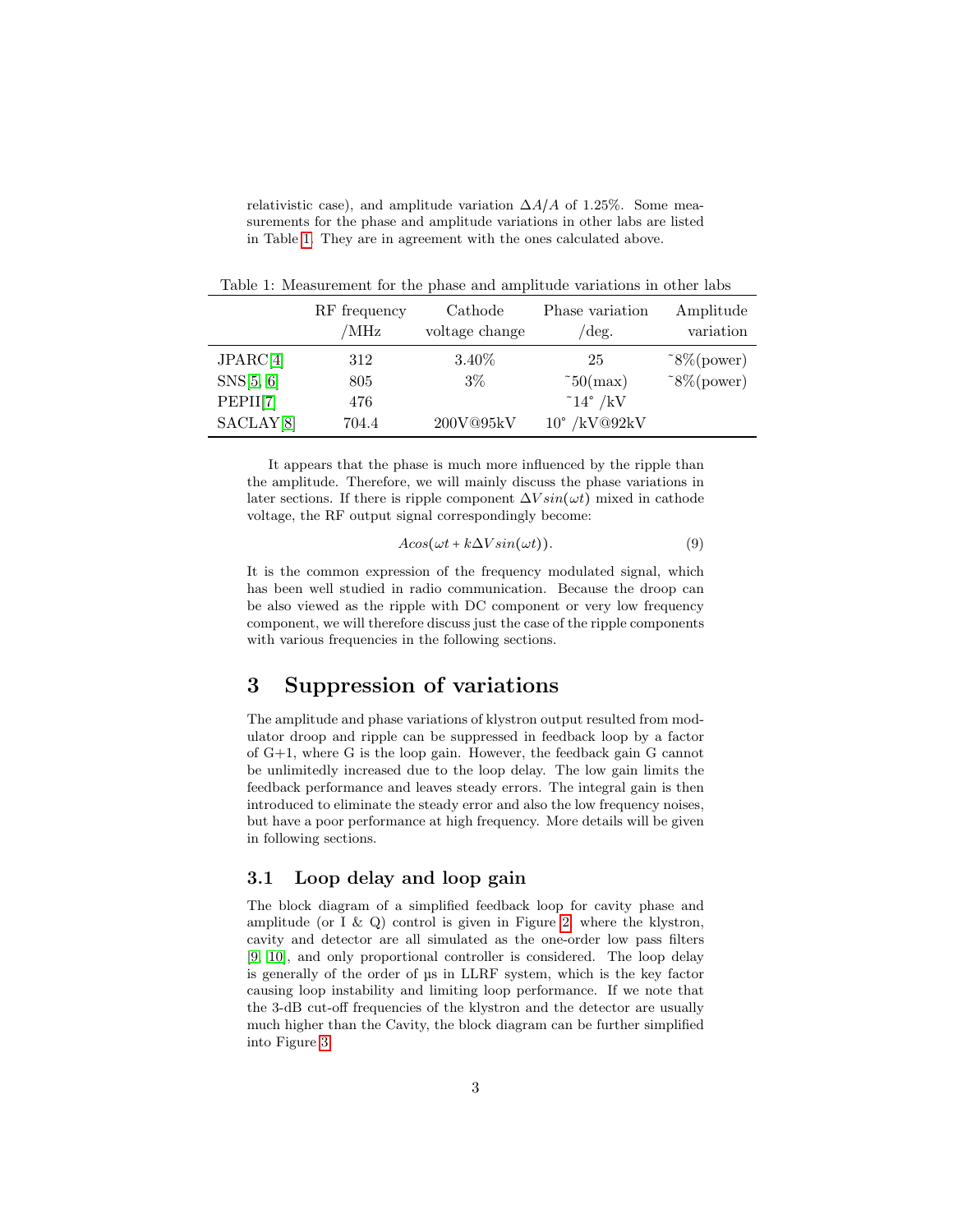

<span id="page-3-0"></span>Figure 2: Block diagram of simplified the feedback control loop



<span id="page-3-1"></span>Figure 3: Block diagram of further simplified feedback control loop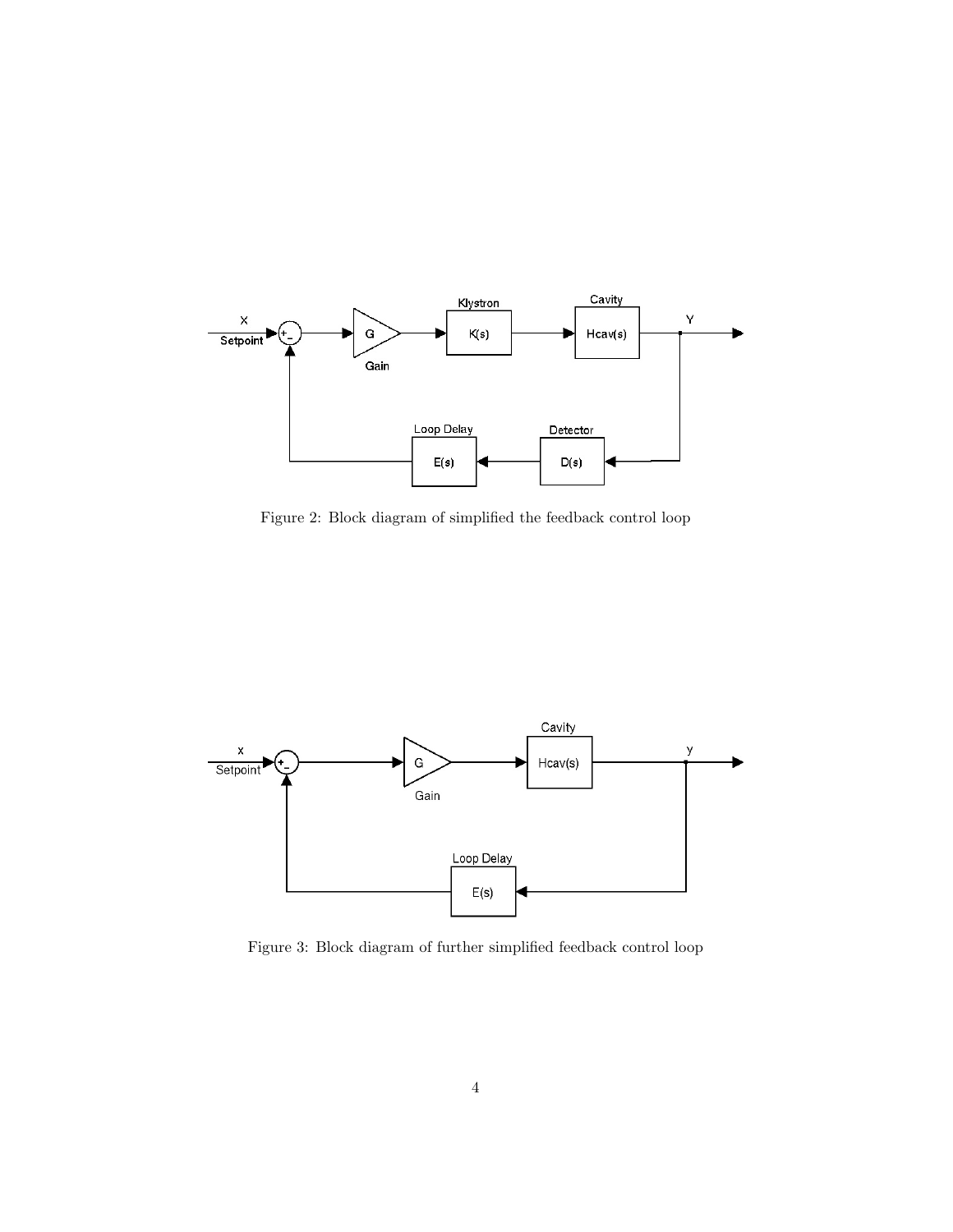The cavity behaviours like a low pass filter to phase and amplitude in the simplified control loop without considering Lorentz detuning and synchronous phase operation. Its transfer function can be written as [\[9\]](#page-15-5):

$$
H_{cav}(f) = \frac{f_{hbw}}{jf + f_{hbw}},\tag{10}
$$

where f is the frequency variable, and  $f_{hbw}$  is the cavity half bandwidth.

The open loop transfer function  $H_o(f)$  of the control loop in Figure [3](#page-3-1) has the expressions as shown in Equations [11,](#page-4-0) [12,](#page-4-1) and [13,](#page-4-2) assuming that the bandwidths of the klystron and LLRF detector are both larger enough than the cavity bandwidth.

<span id="page-4-0"></span>
$$
H_o(f) = GH_{cav}e^{-j2\pi\tau f},\tag{11}
$$

<span id="page-4-1"></span>
$$
|H_o(f)| = \frac{G}{\sqrt{\left(\frac{f}{f_{hbw}}\right)^2 + 1}},\tag{12}
$$

<span id="page-4-2"></span>
$$
\varphi = \angle H_o(f) = -\arctan\left(\frac{f}{f_{hbw}}\right) - 2\pi\tau f.
$$
\n(13)

When  $f \gg f_{hbw}$ , the last two equations can be approximately written as:

<span id="page-4-3"></span>
$$
|H_o(f)| = G \frac{f_{hbw}}{f},\tag{14}
$$

<span id="page-4-4"></span>
$$
\varphi = -\frac{\pi}{2} - 2\pi\tau f. \tag{15}
$$

Instability of the closed loop can be concluded from the characteristics of open loop transfer function, which occurs when the magnitude and the phase angle of the open loop transfer function are under special conditions as follows:

<span id="page-4-5"></span>
$$
|H_o(f)| \ge 1,\tag{16}
$$

<span id="page-4-6"></span>
$$
\varphi = -\pi + n \cdot 2\pi, \quad n = 0, \pm 1, \pm 2, \dots \tag{17}
$$

Combining the Equation [14,](#page-4-3) [15,](#page-4-4) [16](#page-4-5) and [17,](#page-4-6) we can calculate the critical frequency where the phase equals  $-180^{\circ}(-\pi)$  and the critical loop gain where the magnitude equals  $0$  dB. The lower the delay is, the higher the critical loop gain will be. Consequently the better feedback performance could be achieved. The critical loop gains obtained under different loop delays are listed in Table [2](#page-5-0) both for superconducting cavity (with half bandwidth of 518 Hz, the current design value for ESS high beta cavity) and normal conducting cavity (assuming half bandwidth of 10 kHz).

The loop delay  $\tau$  is set to 2ps in the following sections, which is the reasonable value considering the complicated perturbation factors (ripple, Lorentz detuning, passband modes, etc.), even though 1µs loop delay is achieved in some cavities at SNS (but some cavities are still larger than 1µs, even up to 1.5µs). At 2 µs loop delay, the critical gains are 241 and 12 for superconducting cavity and normal conducting cavity respectively, and the critical frequency is 125kHz for both.

It is at risk to have loop gain below but close to the critical gain, which causes overshoot as shown in Figures [4](#page-6-0) and [5.](#page-6-1) We can see clearly from the figures that the loop gain around 0.3G (G is the critical gain)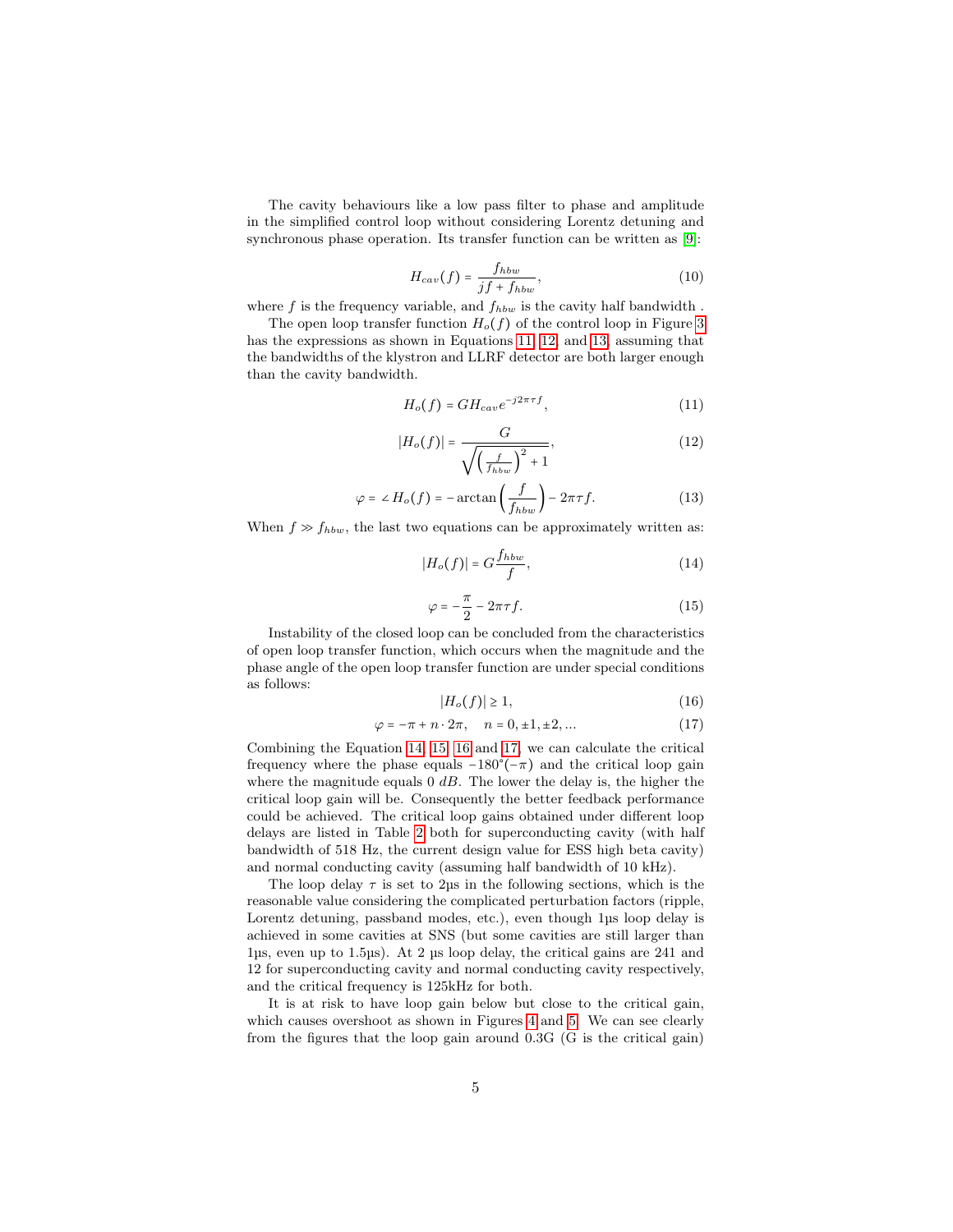| Table 2. Critical loop game obtained ander different loop delays |                        |               |                          |               |
|------------------------------------------------------------------|------------------------|---------------|--------------------------|---------------|
|                                                                  | Superconducting cavity |               | Normal conducting cavity |               |
| $Delay$ /us                                                      | HBW/Hz                 | Critical gain | HBW/Hz                   | Critical gain |
| 1                                                                | 518                    | 482           | 10000                    | 25            |
| 1.5                                                              | 518                    | 321           | 10000                    | 16            |
| $\overline{2}$                                                   | 518                    | 241           | 10000                    | 12            |
| 2.5                                                              | 518                    | 193           | 10000                    | 10            |
| 3                                                                | 518                    | 160           | 10000                    | 8             |

<span id="page-5-0"></span>Table 2: Critical loop gains obtained under different loop delays

is smooth enough without overshoot, which means the loop gain of 72 for superconducting cavity and 4 for normal conducting cavity. In practice, at SNS the average loop gain is about 50 for superconducting cavity and 6 for normal conducting cavity [\[6,](#page-15-2) [11\]](#page-15-7). In JPRAC where only the normal conducting cavities are used the average loop gain is about 5 [\[12\]](#page-15-8). In FLASH, the loop gain is about  $70 \sim 100$  [\[9,](#page-15-5) [13\]](#page-15-9).

### 3.2 Suppression of the klystron output variation by proportional gain

The influence of the ripple and droop of the modulator on klystron is equivalent to adding a noise to the klystron output. The block diagram of the feedback loop with noise is given in Figure [6,](#page-7-0) which is applicable for both phase and amplitude loops (or I  $\&\text{Q}$  loops). The noise inside the cavity bandwidth is fully passed to the cavity in open loop via the path from r to y, while suppressed by a factor of  $G+1$  (G is the loop gain) in closed loop, as shown in Figure [7.](#page-7-1)

The larger the loop gain, the better the loop performance against noise. The characteristics are shown obviously in Figures [8](#page-8-0) and [9.](#page-8-1) However, it is also found that larger gain induces bigger overshoot and longer oscillation.

With only the proportional controller, it is hard for the normal conducting cavity to deal with large perturbation (with a loop gain of 6, for example, a perturbation of 15° phase variation can be only suppressed to 2.5°). What's worse, it leaves big steady error as seen from Figure [4.](#page-6-0) These are the reasons why the integral controller needs to be introduced as well in the feedback control.

#### 3.3 Suppression of the klystron output noise by proportional-integral controller

As mentioned above, to eliminate the steady error and better suppress the noise, apart from the proportional controller we also have to employ the integral controller. The larger the integral gain is, the better the noise suppression performance of the integral controller will be at low frequency. However, larger integral gain consumes more phase margin, thereby increasing the risk of raising the instability.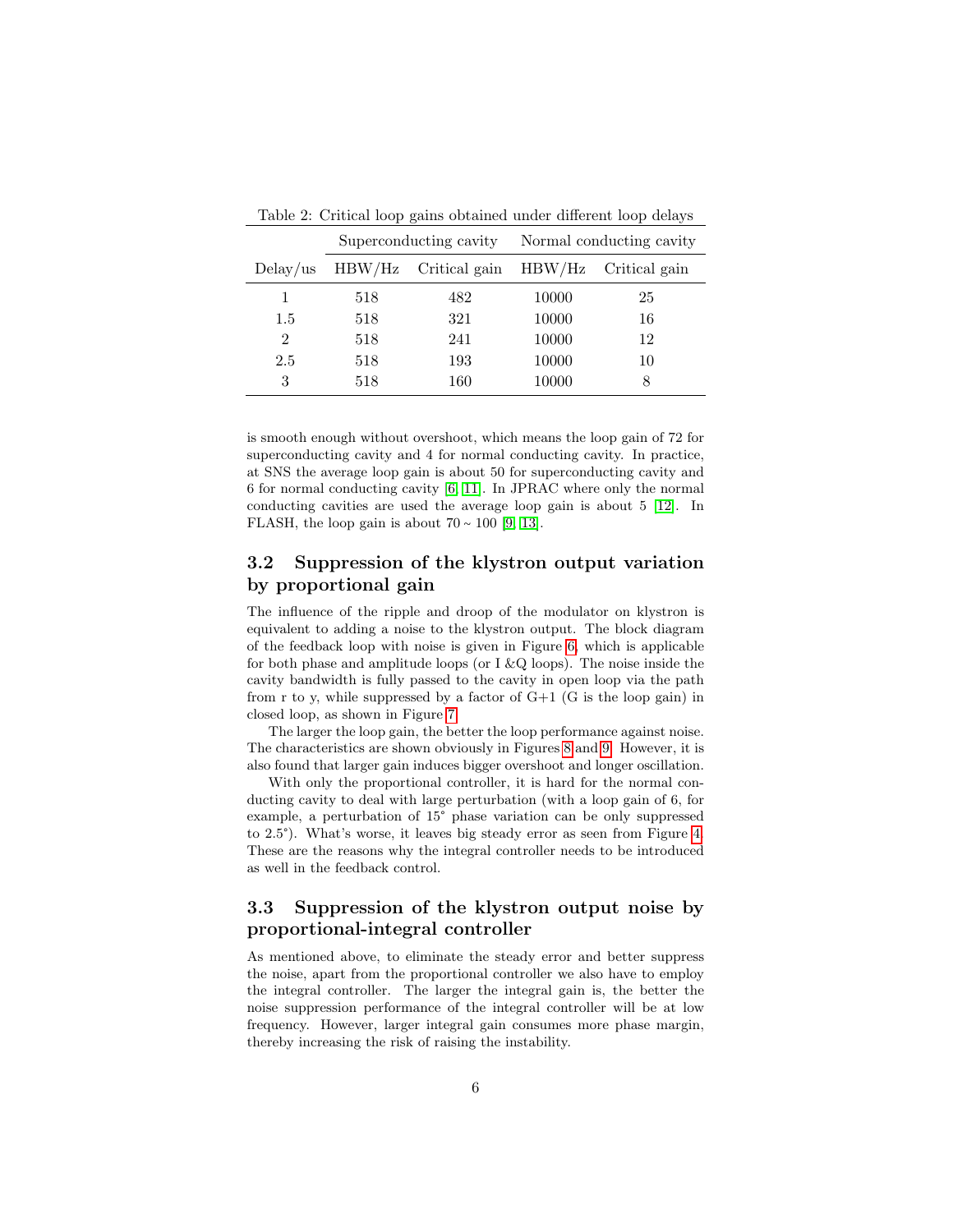

<span id="page-6-0"></span>Figure 4: The step response of feedback for normal conducting cavity( $G=12$ )



<span id="page-6-1"></span>Figure 5: The step response of feedback for superconducting cavity(G=241)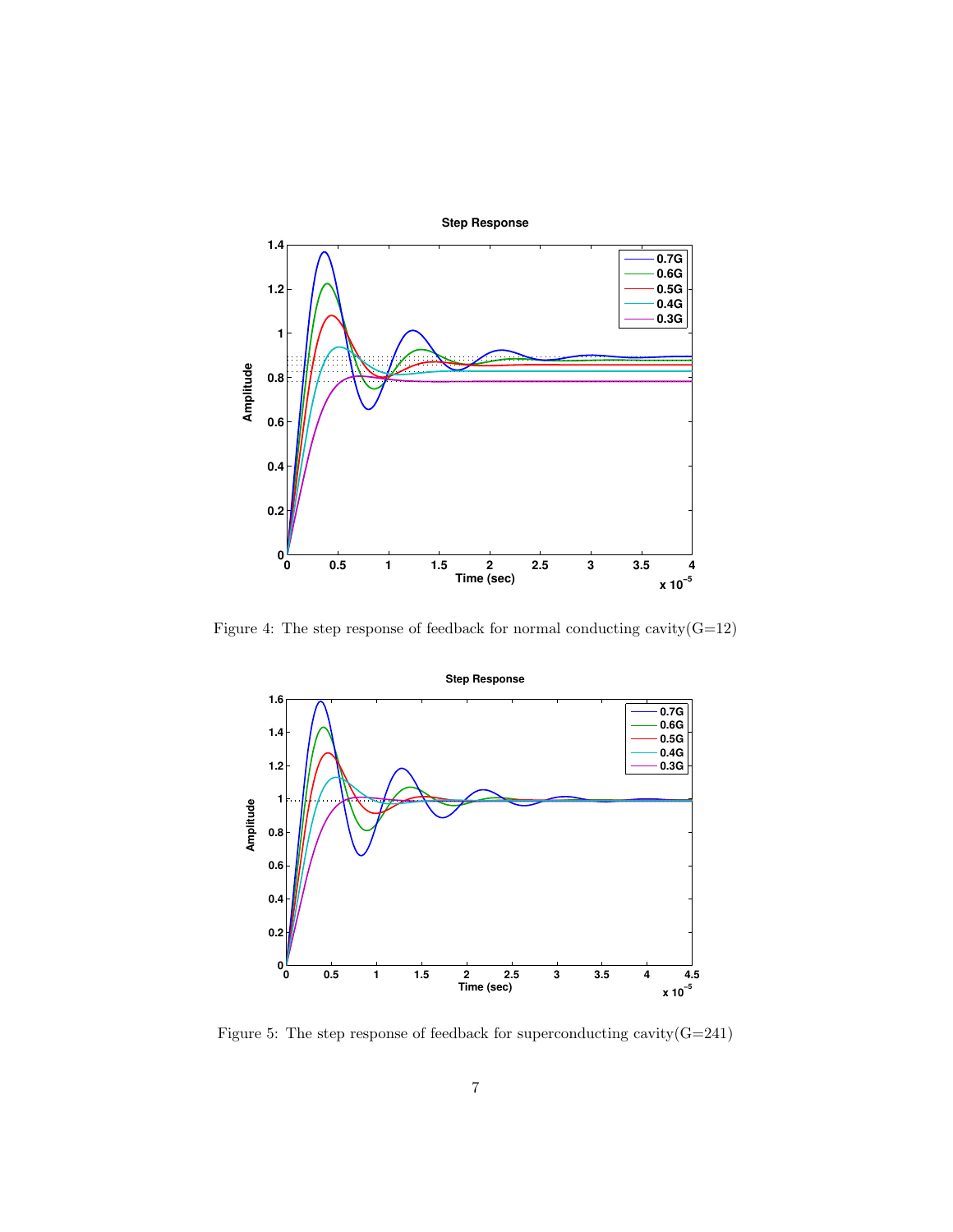

<span id="page-7-0"></span>Figure 6: Block diagram of the proportional control feedback loop with noise



<span id="page-7-1"></span>Figure 7: Noise suppression performance of the open loop and closed loop for proportional feedback control (Loop gain: G=72)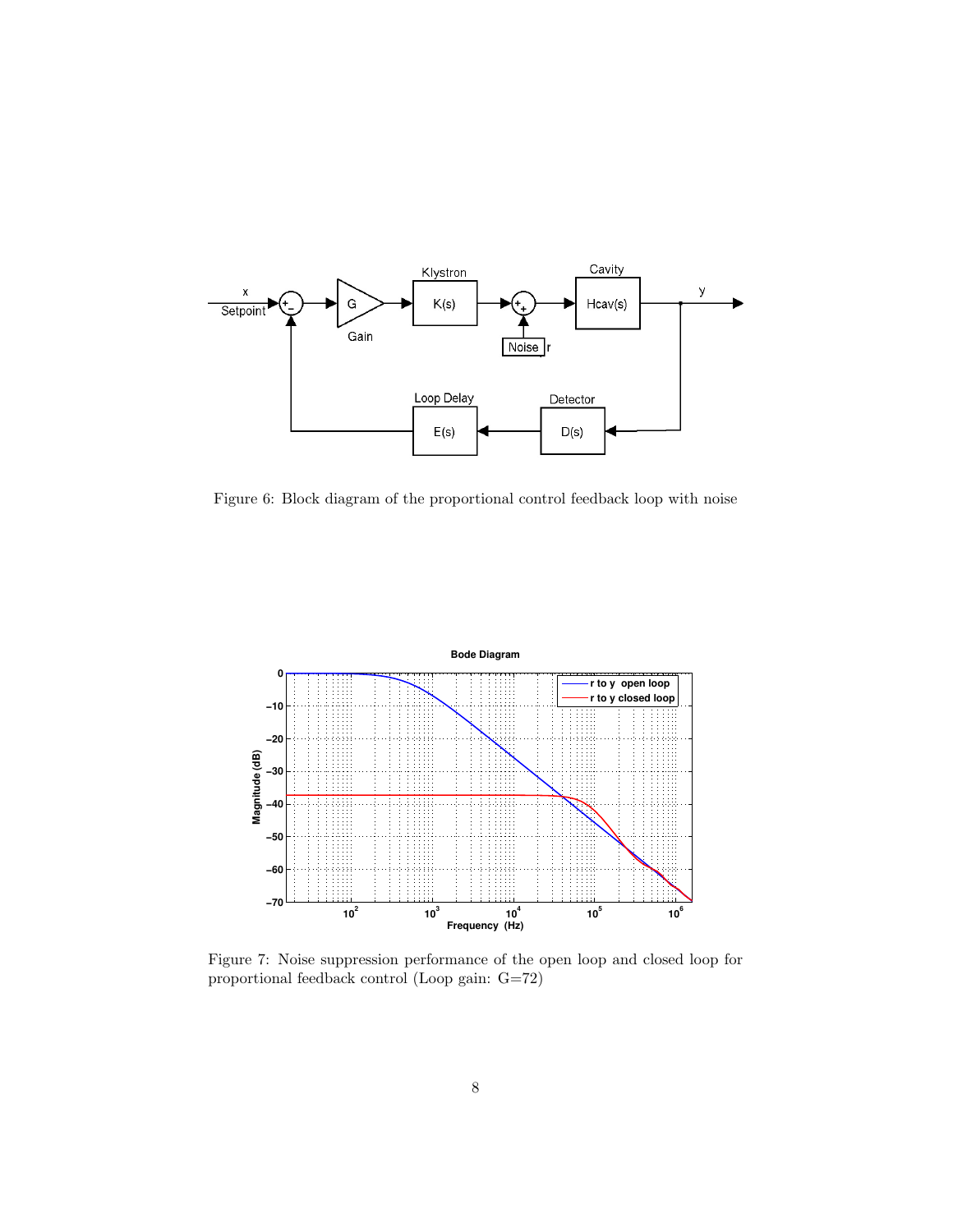

<span id="page-8-0"></span>Figure 8: Closed loop noise suppression for superconducting cavity $(G=241)$ 



Figure 9: Closed loop noise suppression for normal conducting cavity  $(G=12)$ 

<span id="page-8-1"></span>The block diagram of the feedback loop with PI (proportional-integral) controller [\[14\]](#page-15-10) is given in Figure [10,](#page-9-0) where Kp is the proportional gain and Ki is the integral gain. In the feedback loop with PI controller, the open loop transfer function can be written as:

$$
H_o(f) = K_p \left( 1 + \frac{K_i}{j2\pi f} \right) H_{cav}(f) e^{-j2\pi\tau f}
$$
  
= 
$$
K_p \left( \frac{j2\pi f + K_i}{j2\pi f} \right) \left( \frac{f_{hbw}}{jf + f_{hbw}} \right) e^{-j\pi\tau f},
$$
 (18)

$$
|H_o(f)| = K_p \sqrt{1 + \left(\frac{K_i}{2\pi f}\right)^2} / \sqrt{1 + \left(\frac{f}{f_{hbw}}\right)^2},
$$
 (19)

<span id="page-8-2"></span>
$$
\varphi = \angle H_o(f) = \arctan\left(\frac{2\pi f}{K_i}\right) - \arctan\left(\frac{f}{f_{hbw}}\right) - \frac{\pi}{2} - 2\pi\tau f. \tag{20}
$$

We firstly consider the case without loop delay  $(\tau \text{ is } 0)$ . It is obviously seen from Equation [20](#page-8-2) that when  $\arctan\left(\frac{2\pi f}{K_i}\right)$  >  $\arctan\left(\frac{f}{f_{hbw}}\right)$ , i.e.,  $K_i < f_{hbw}$ , the loop phase is always larger than  $-90^{\circ}$  ( $-\pi/2$ ), which means there is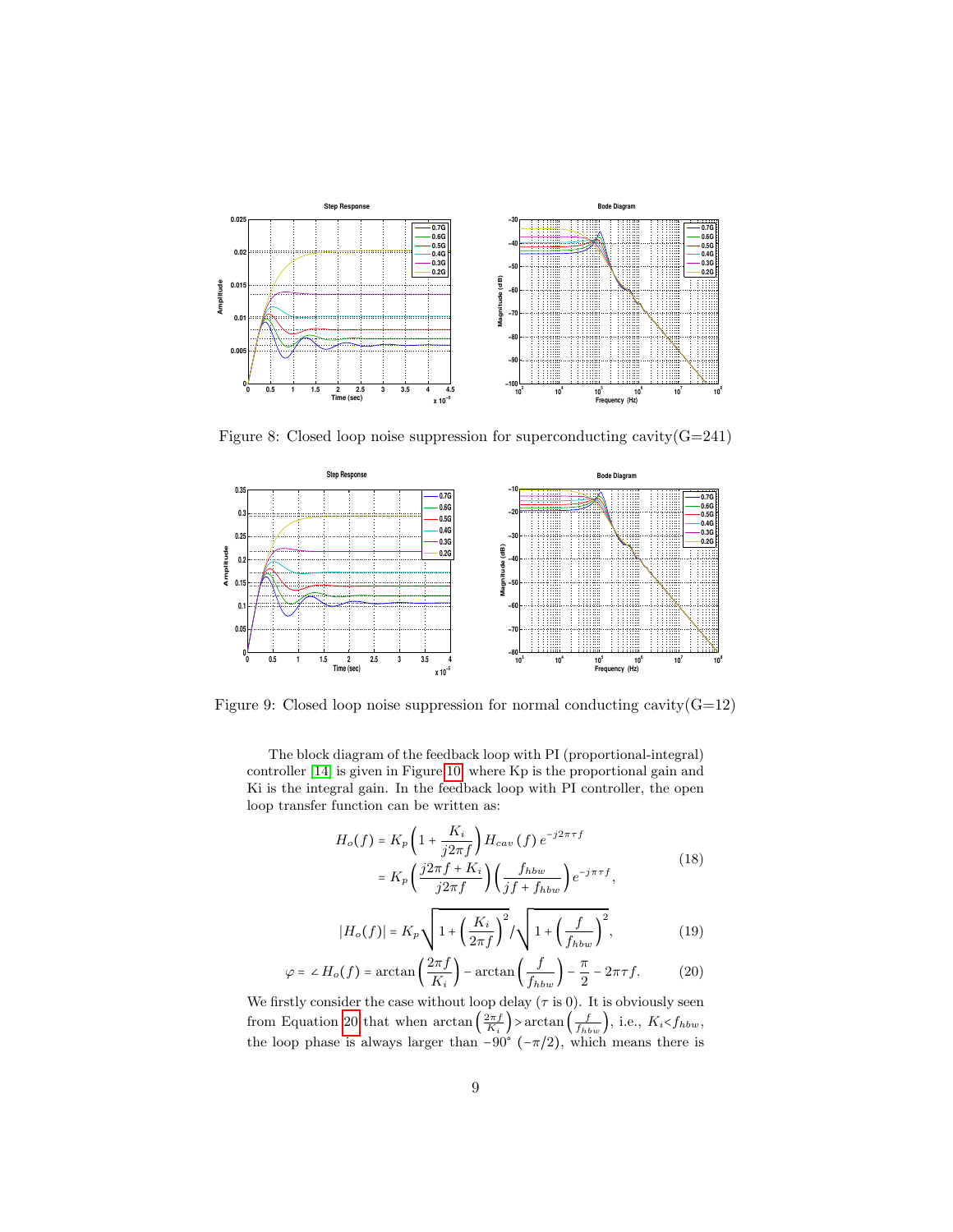

<span id="page-9-0"></span>Figure 10: Block diagram of the feedback loop with PI controller

enough phase margin away from instability point (−180°). On the other hand, the phase margin will be less and less if integral gain continues increasing above  $2\pi f_{hbw}$ . It can be seen clearly in the bode diagram of open loop as shown in Figure [11.](#page-10-0) What's worse is that there exists delay in the loop, which makes the feedback control with large integral gain vulnerable to causing instability. Figure [12](#page-10-1) shows the case with 2µs delay, in which the instability arises inevitably as the integral gain becomes larger and larger. In practice, the integral gain is set to  $2\pi f_{hbw}$  so as to keep a constant loop phase and larger phase margin at all frequencies.

Having set the proper proportional and integral gains, it is able to look into the closed loop performance against the noise. The proportional gains of Kp=6 for normal conducting cavity and 50 for superconducting cavity, and the integral gain of  $K_i = 2\pi f_{hbw}$  are firstly taken as analyzed above. The noise suppressions in closed loops as a function of frequency are given in Figures [13](#page-11-0) and [14](#page-11-1) for superconducting cavity and normal conducting cavity separately.

It is found from Figures [13](#page-11-0) and [14](#page-11-1) that with integral controller the feedback loop can suppress effectively the low frequency noise but the performance degrades as frequency increases, while the far higher frequency noise is filtered by cavity itself. Assuming that 15° phase variation is induced by per 1% change of the cathode voltage, and 0.5° phase variation is to be achieved under feedback control, we can obtain the noise tolerance as listed in Tables [3](#page-12-0) and [4.](#page-12-1) For the modulator ripple, the trouble frequencies are usually less than hundred kHz. It is therefore valuable for us to focus on the rising part of the curves in figures above and the corresponding results in tables.

Tables [3](#page-12-0) and [4](#page-12-1) indicate that for a ripple of 3% in cathode voltage, the ripple frequency must be limited to less than several hundred Hz in order to achieve the required phase variation for superconducting and normal conducting cavities, and for a 1% ripple, the frequency has to be less than a couple of kHz for normal conducting cavity. Superconducting cavity feedback loop has much better performance against noise at higher frequency due to its intrinsic ability to achieve higher proportional gain. As there exists other factors affecting the feedback performance such as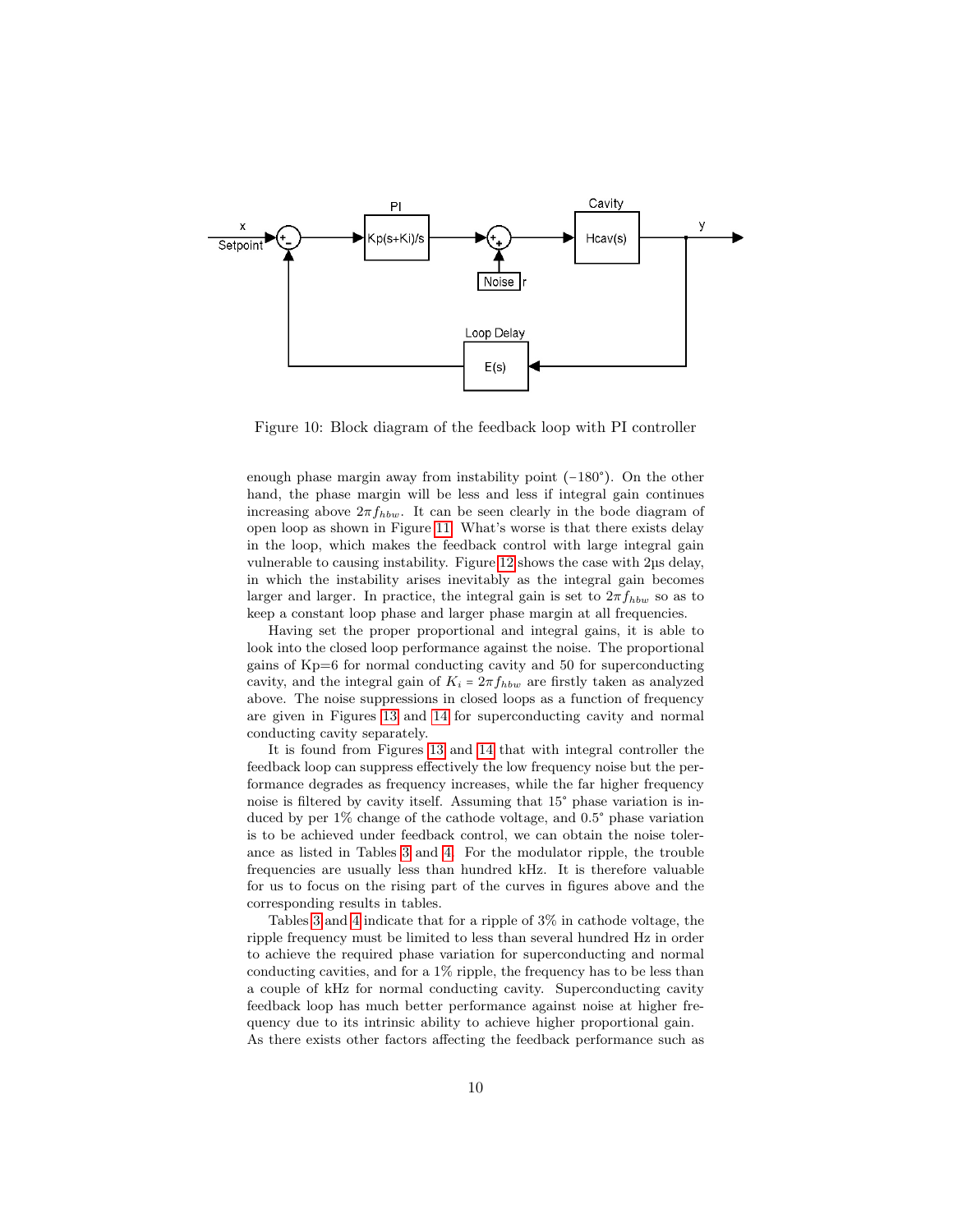

<span id="page-10-0"></span>Figure 11: Phase margin reduced in open loop under different integral gains (without delay,  $K = 2\pi f_{hbw}$ )



<span id="page-10-1"></span>Figure 12: Phase margin reduced in open loop under different integral gains (2µs delay,  $K=2\pi f_{hbw})$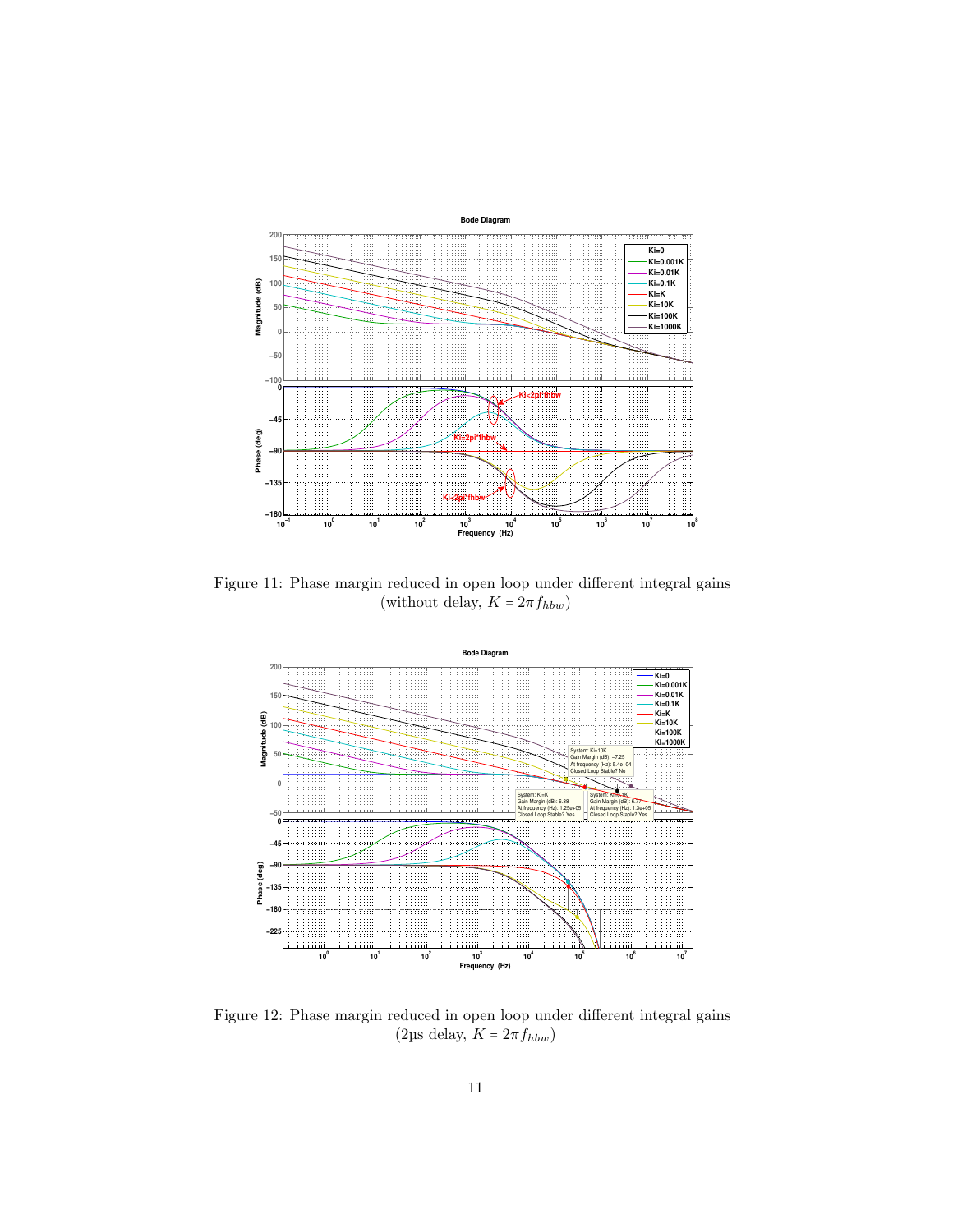

<span id="page-11-0"></span>Figure 13: Noise suppression performance of PI feedback closed loop as a function of frequency for superconducting cavity $(K_p = 50, K_i = 2\pi \times 518)$ 



<span id="page-11-1"></span>Figure 14: Noise suppression performance of PI feedback closed loop as a function of frequency for normal conducting cavity $(K_p = 6, K_i = 2\pi \times 10^4)$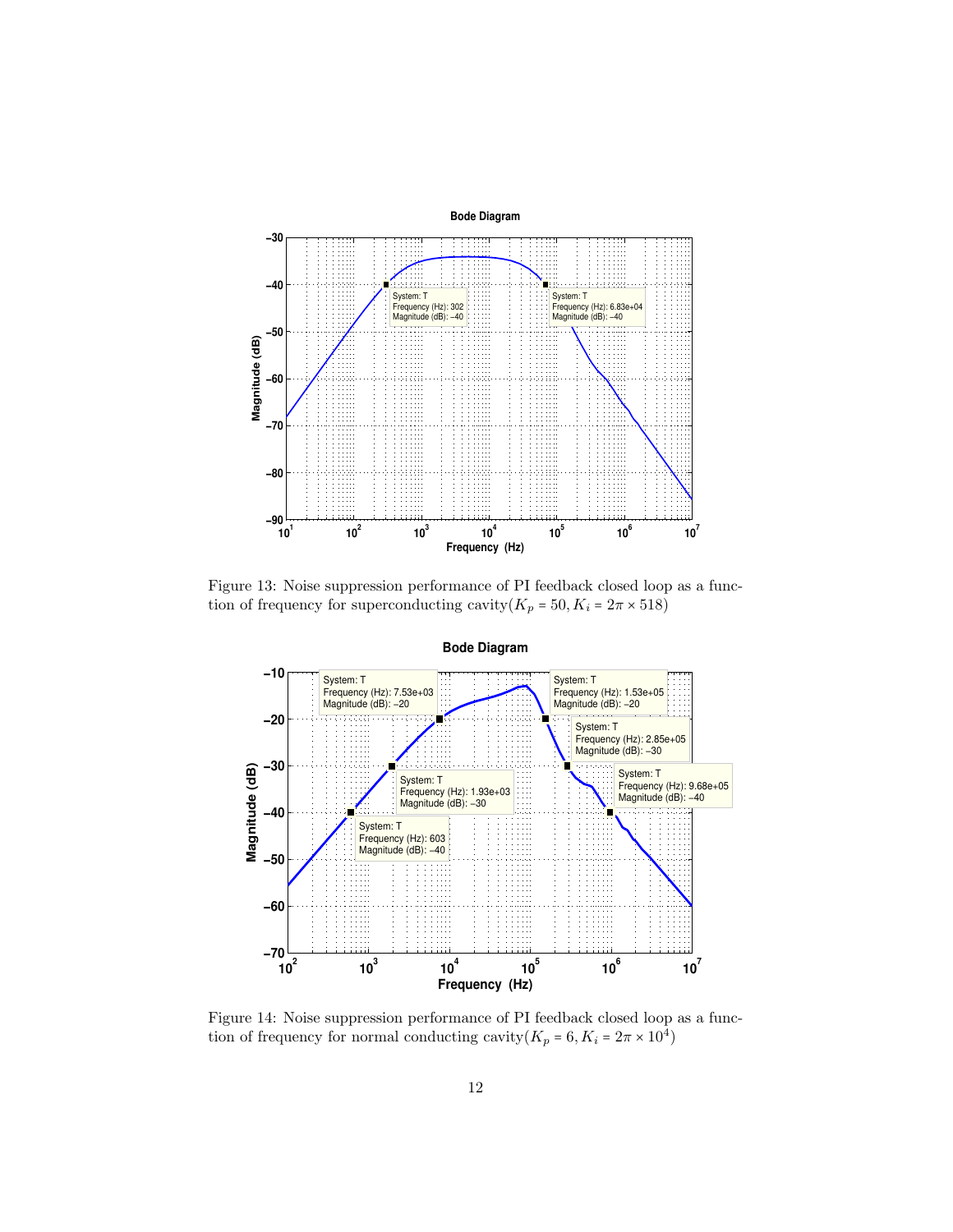<span id="page-12-0"></span>Table 3: Noise tolerances of PI feedback closed loop at different frequencies (Superconducting cavity,  $K_p = 50, K_i = 2\pi \times 518$ )

| Frequency range  | Gain          | Tolerance in   | Tolerance in       |
|------------------|---------------|----------------|--------------------|
| /kHz             | available     | output $phase$ | cathode voltage    |
| $0.3$ , or $>68$ | >100          | >50            | $>3.3\%$           |
| $0.3 \sim 68$    | $50 \sim 100$ | $25 \sim 50$   | $1.7\% \sim 3.3\%$ |

<span id="page-12-1"></span>Table 4: Noise tolerances of PI feedback closed loop at different frequencies (Normal conducting cavity,  $K_p = 6, K_i = 2\pi \times 10^4$ )

| Frequency range<br>/kHz    | Gain<br>available | Tolerance in<br>output $phase$ | Tolerance in<br>cathode voltage |
|----------------------------|-------------------|--------------------------------|---------------------------------|
| $0.6$ , or $>97$           | >100              | >50                            | $>3.3\%$                        |
| $0.6 \sim 2,280 \sim 970$  | $30 \sim 100$     | $15 \sim 50$                   | $1\% \sim 3.3\%$                |
| $2 \sim 7.5, 150 \sim 280$ | $10 \sim 30$      | $5 \sim 15$                    | $0.33\% \sim 1\%$               |
| $7.5 \sim 150$             | $4.5 \sim 10$     | $2.25 \sim 5$                  | $0.15\% \sim 0.33\%$            |

unpredicted noise, cavity detuning and passband modes, the performance of PI feedback against noise might degrade. A much worse case of proportional gain of 20 for superconducting cavity and 1 for normal conducting cavity is shown in Figures [15,](#page-13-0) [16](#page-13-1) and Tables [5,](#page-14-3) [6.](#page-14-4) In both superconducting and normal conducting cavities, the frequency is limited to less than 100 Hz for 3% ripple, while less than several hundred Hz is needed for 1% ripple. Normal conducting cavity feedback loop has a poorer performance for the frequencies of higher than 1 kHz, at which the ripple should be limited to the order of 0.1%.

In considering both cases above, to control the phase variation within 0.5°, it therefore seems better to keep the modulator ripple  $\langle 1\% \rangle$  at low frequency ( $\langle 1 \text{ kHz} \rangle$ , while  $\langle 0.1 \text{\%}$  for normal conducting cavity and  $\langle 0.5 \text{\%} \rangle$ for superconducting cavity at higher frequency  $(>1 \text{ kHz})$ . For the ripple with frequency below 100 Hz, it is able to leave the ripple at around 3% or even higher for much lower frequencies.

The modulator droop can be seen as very low frequency ripple or even DC component noise in feedback loop, and therefore theoretically the droop could be larger than 3% in cathode voltage. However, larger droop or ripple will consume more power and reduce phase adjustment range of the feedback loop. For example, around 8% more power and 45 ° in phase (assuming 15° is induced by per 1% variation in cathode voltage) are needed to compensate 3% droop in feedback loop, while 13% more power and 75° in phase are needed for 5% droop. For the purpose of power efficiency and achievement of good feedback performance, it is necessary to reduce the droop and ripple as much as possible.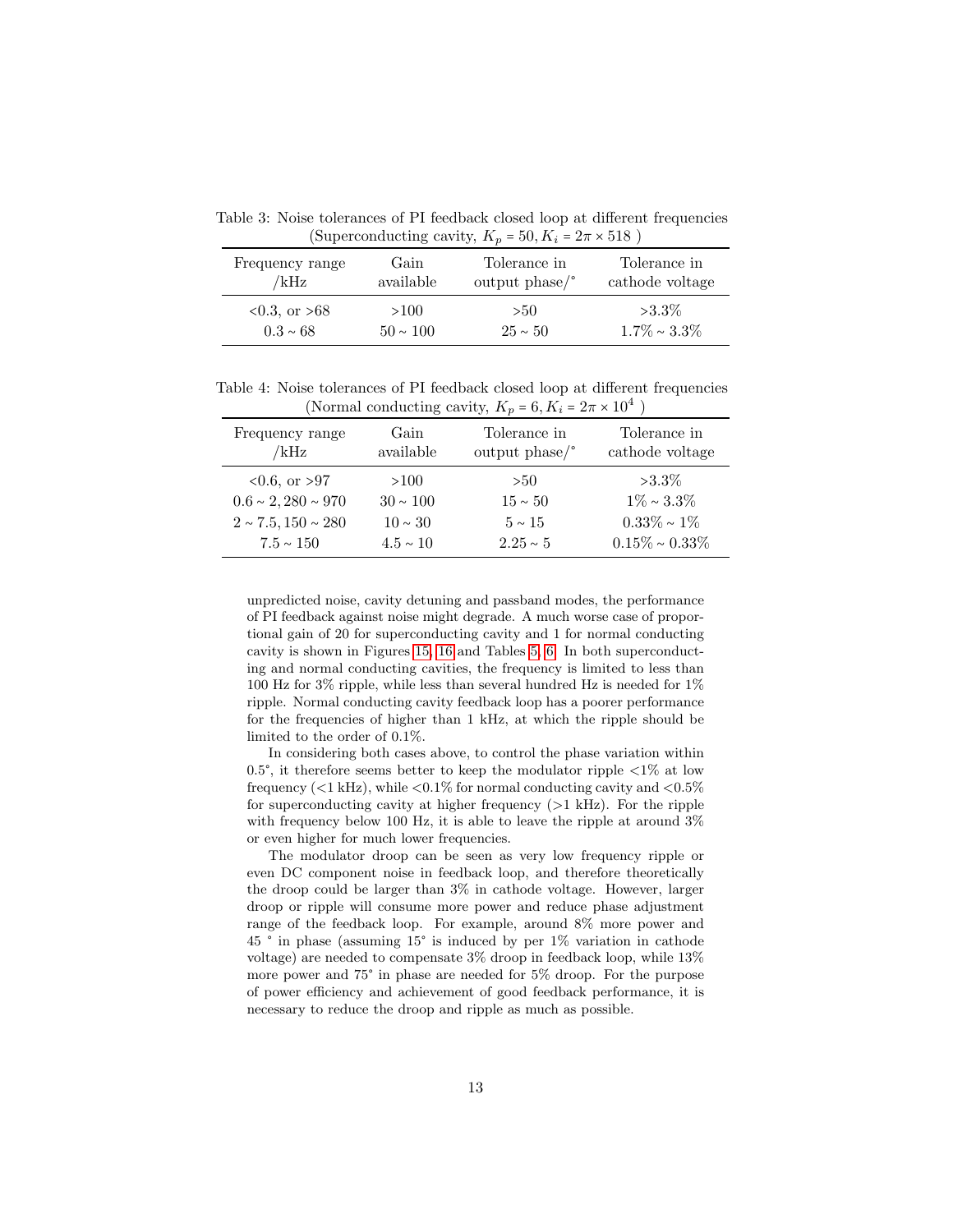

<span id="page-13-0"></span>Figure 15: Noise suppression performance of PI feedback closed loop as a function of frequency for superconducting cavity $(K_p = 20, K_i = 2\pi \times 518)$ 



<span id="page-13-1"></span>Figure 16: Noise suppression performance of PI feedback closed loop as a function of frequency for normal conducting cavity $(K_p = 1, K_i = 2\pi \times 10^4)$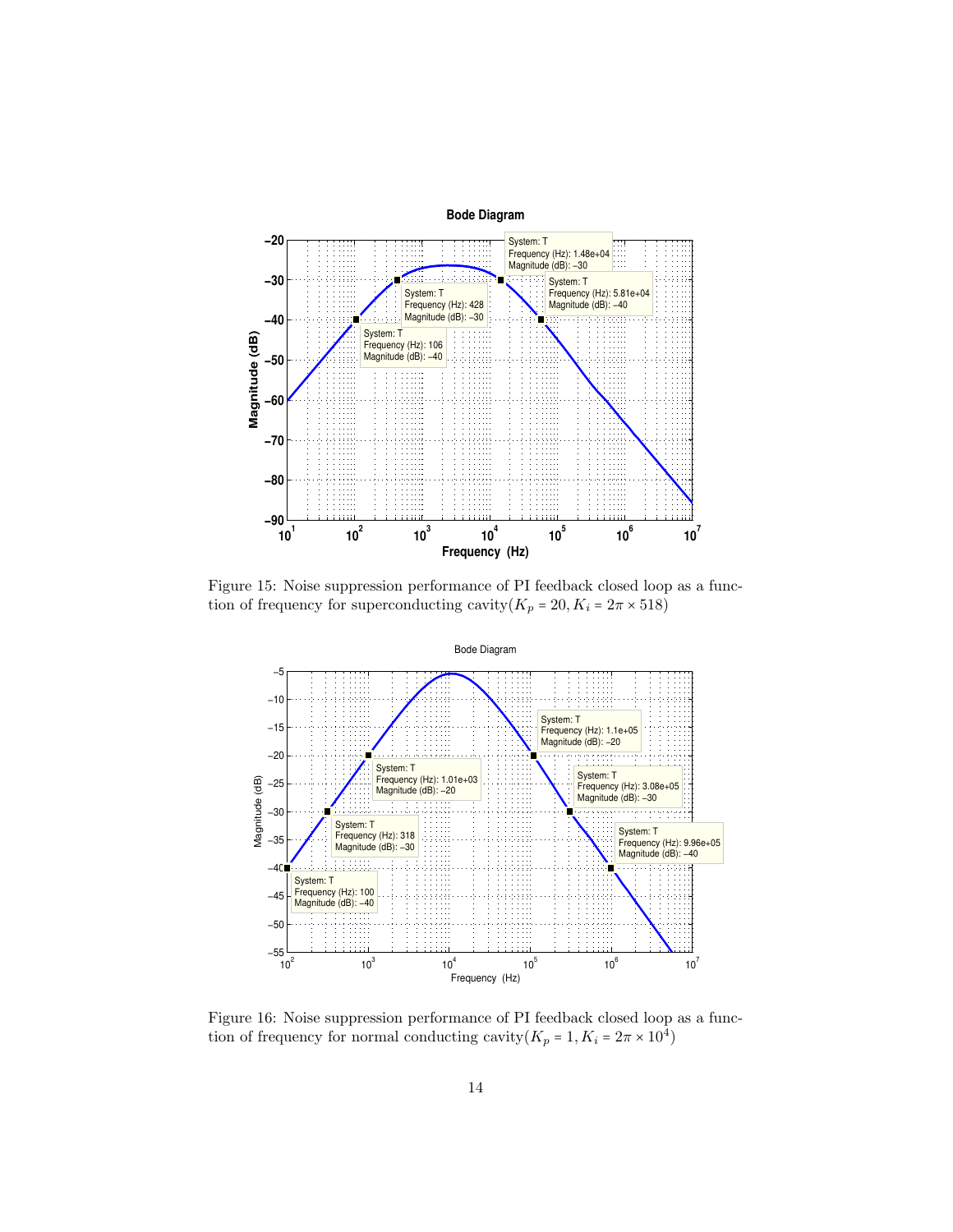<span id="page-14-3"></span>Table 5: Noise tolerances of PI feedback closed loop at different frequencies (Superconducting cavity,  $K_p = 20, K_i = 2\pi \times 518$ )

| Frequency range<br>/kHz    | Gain<br>available | Tolerance in<br>output $phase$ | Tolerance in<br>cathode voltage |
|----------------------------|-------------------|--------------------------------|---------------------------------|
| $0.1$ , or $>58$           | >100              | > 50                           | $>3.3\%$                        |
| $0.1 \sim 0.4, 15 \sim 58$ | $30 \sim 100$     | $15 \sim 50$                   | $1\% \sim 3.3\%$                |
| $0.4 \sim 15$              | $20 \sim 30$      | $10 \sim 15$                   | $0.7\% \sim 1\%$                |

<span id="page-14-4"></span>Table 6: Noise tolerances of PI feedback closed loop at different frequencies (Normal conducting cavity,  $K_p = 1, K_i = 2\pi \times 10^4$ )

| Frequency range                   | Gain          | Tolerance in   | Tolerance in         |
|-----------------------------------|---------------|----------------|----------------------|
| /kHz                              | available     | output $phase$ | cathode voltage      |
| $0.1$ , or $> 1000$               | >100          | >50            | $>3.3\%$             |
| $0.1^{\circ}0.3, 300^{\circ}1000$ | $30 \sim 100$ | $15 \sim 50$   | $1\% \sim 3.3\%$     |
| $0.3 \sim 1,100 \sim 300$         | $10 \sim 30$  | $5 \sim 15$    | $0.33\% \sim 1\%$    |
| $1 \sim 100$                      | $2 \sim 10$   | $1 \sim 5$     | $0.07\% \sim 0.33\%$ |

## 4 Conclusion

The modulator droop and ripple of per 1% induces more than 10° in klystron output phase and 1.25% in amplitude (2.5% in power). The PI feedback loop has trouble to deal with the noises with high amplitude and high frequency due to loop delay and the necessity to keep proper phase margin. It would be better to keep the modulator droop and ripple  $\langle 1\%$ in low frequency range  $(<1 \text{ kHz})$ , while  $<0.1\%$  for normal conducting cavity and <0.5% for superconducting cavity in higher frequency range (>1 kHz). For the modulator droop and very low frequency ripple below 100 Hz, the tolerance for the ripple could be up to 3% or even higher, but it consumes more power and more phase dynamic range. It is essential to reduce the droop and ripple as much as possible.

## References

- <span id="page-14-0"></span>[1] http://www.radartutorial.eu/08.transmitters/tx12.en.html.
- <span id="page-14-1"></span>[2] M. Hara, T. Nakamura, and T. Ohshima. A Ripple Effect of a Klystron Power Supply on Synchrotron Oscillation. Particle Accelerators, 59(3):143–156, 1998.
- <span id="page-14-2"></span>[3] Jr. A.S.Gilmour. Klystrons, Traveling Wave Tubes, Magnetrons, Crossed-Field Amplifiers, and Gyrotrons, chapter Nonlinearities and Distrotion. Artech House, 2011.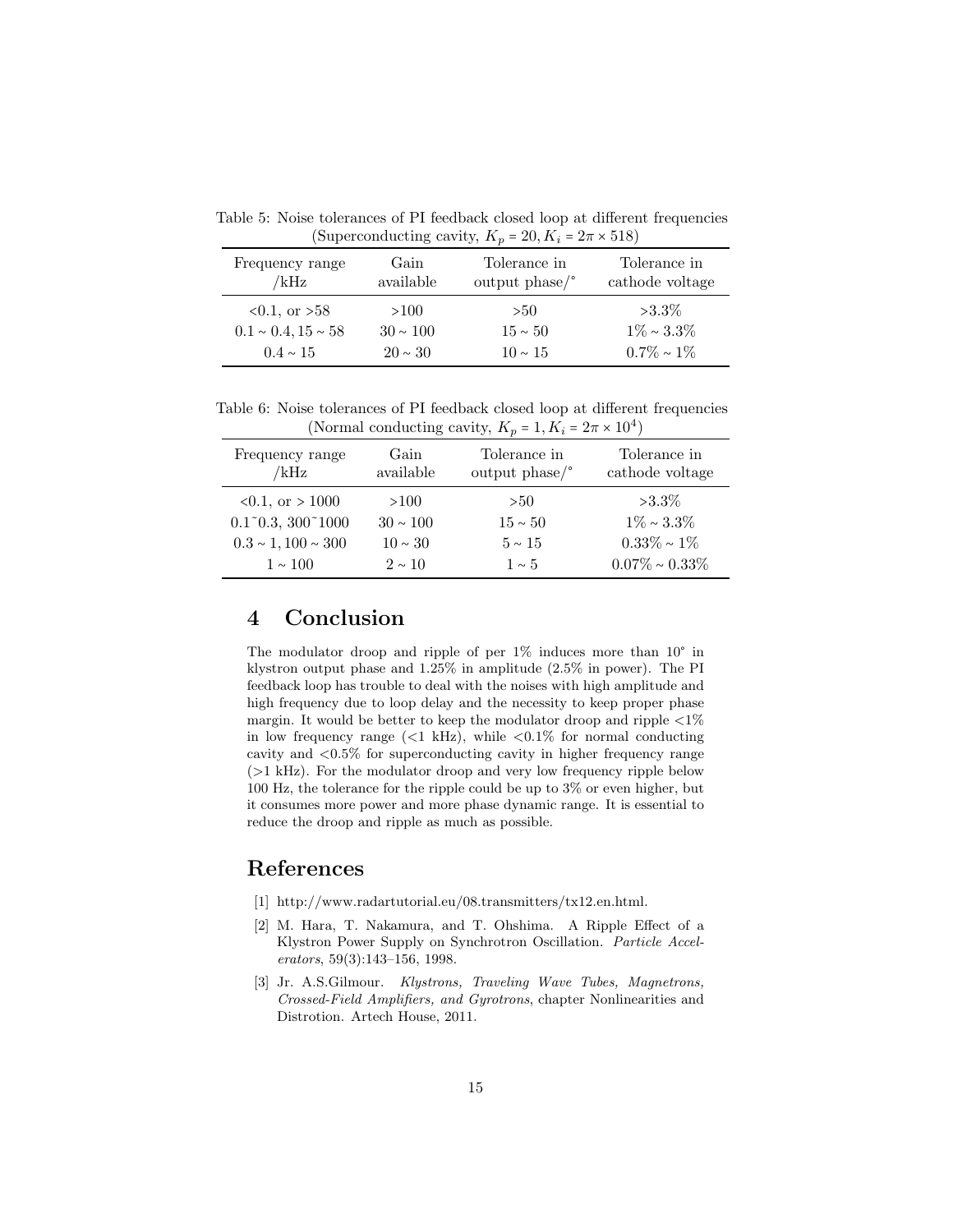- <span id="page-15-0"></span>[4] T. Kobayashi, E. Chishiro, T. Hori, H. Suzuki, M. Yamazaki, S. Anami, Z. Fang, Y. Fukui, M. Kawamura, and S.Michizono. Performance of J-PARC linac RF system. In Particle Accelerator Conference, 2007. PAC. IEEE, pages 2128–2130, 2007.
- <span id="page-15-1"></span>[5] M. McCarthy, M. Crofford, and S. K ORNL. Spallation neutron source superconducting linac klystron to cavity mismatch effects and compensation. In Proceedings of the 2008 Linear Accelerator Conference, 2008.
- <span id="page-15-2"></span>[6] B. Chase and M. Champion. SNS LLRF Design Experience and its Possible Adoption for the ILC. International Linear Collider Workshop, 2005.
- <span id="page-15-3"></span>[7] P. Corredoura, R. Claus, L. Sapozhnikov, H. Schwarz, R. Tighe, and C. Ziomek. Low level RF system design for the PEP-II b factory. In Particle Accelerator Conference, 2002, volume 4, pages 2672–2674, 2002.
- <span id="page-15-4"></span>[8] S. Chel, M. Desmons, A. Hamdi, and F. Peauger. New 1 MW 704 MHz RF test stand at CEA-Saclay. Proc. EPAC08, 2008.
- <span id="page-15-5"></span>[9] M. Hoffmann. Development of a multichannel RF field detector for the Low-Level RF control of the Free-Electron Laser at Hamburg. PhD thesis, Hamburg University of Technology, 2008.
- <span id="page-15-6"></span>[10] T. Schilcher. Vector Sum Control of Pulsed Accelerating Fields in Lorentz Force Detuned Superconducting Cavities. PhD thesis, University of Hamburg, 1998.
- <span id="page-15-7"></span>[11] Hengjie Ma, Mark Champion, Mark Crofford, Kay-Uwe Kasemir, Maurice Piller, Lawrence Doolittle, and Alex Ratti. Low-level rf control of spallation neutron source: System and characterization. Phys. Rev. ST Accel. Beams, 9(3):032001, Mar 2006.
- <span id="page-15-8"></span>[12] S. Michizono, S. Anami, M. Kawamura, S. Yamaguchi, and T. Kobayashi. Digital rf control system for 400-mev proton linac of jaeri/kek joint project. In Proceedings of the 2002 Linear Accelerator Conference, 2002.
- <span id="page-15-9"></span>[13] V. Ayvazyan, S. Choroba, Z. Geng, G. Petrosyan, S. Simrock, and D. Vladimir Vogel. OPTIMIZATION OF FILLING PROCEDURE FOR TESLA-TYPE CAVITIES FOR KLYSTRON RF POWER MINIMIZATION FOR EUROPEAN XFEL. In Proceedings of 1st International Particle Accelerator Conference: IPAC'10, 2010.
- <span id="page-15-10"></span>[14] Sung il Kwon, Joseph Bradley, Amy Regan, Yi-Ming Wang, and Tony Rohlev. SNS MODELING - HIGH VOLTAGE POWER SUP-PLY RIPPLE ANALYSIS. Technical report, Los Alamos National Laboratory, 2000.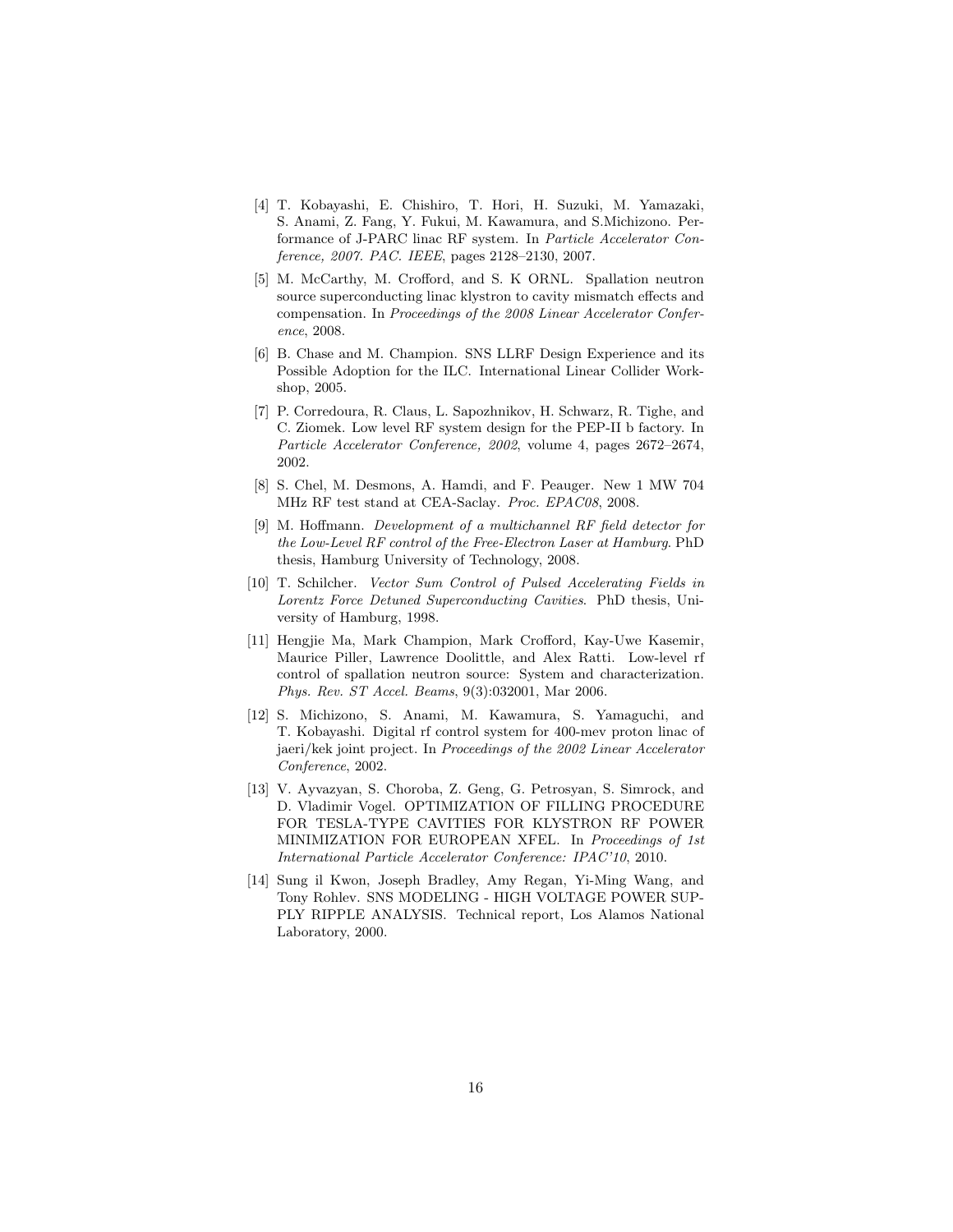A Phase variation due to cathode voltage change in relativistic case

$$
(\gamma - 1)mc^2 = eV \tag{21}
$$

$$
\gamma = \frac{eV}{mc^2} + 1\tag{22}
$$

$$
\beta = \sqrt{1 - \frac{1}{\gamma^2}}\tag{23}
$$

$$
t = \frac{L}{\upsilon} = \frac{L}{c\beta} \tag{24}
$$

$$
\theta = \omega t = \frac{\omega L}{c\beta} \tag{25}
$$

$$
\frac{d\theta}{d\beta} = -\frac{\omega L}{c\beta^2}
$$
\n
$$
\frac{d\beta}{d\beta} = -\frac{1}{2}
$$
\n(26)

$$
\frac{d\rho}{d\gamma} = \frac{1}{2\sqrt{1 - \frac{1}{\gamma^2}}} \cdot \frac{2}{\gamma^3} = \frac{1}{\beta\gamma^3}
$$
(27)

$$
\frac{d\gamma}{dV} = \frac{e}{mc^2}
$$
 (28)

$$
\frac{d\theta}{dV} = \frac{d\theta}{d\beta} \frac{d\beta}{d\gamma} \frac{d\gamma}{dV} = -\frac{e\omega L}{mc^3 \beta^3 \gamma^3}
$$
(29)

$$
d\theta = -\frac{e\omega L V}{mc^3 \beta^3 \gamma^3} \cdot \frac{dV}{V}
$$
 (30)

## B Superconducting cavity feedback performance with low proportional gain